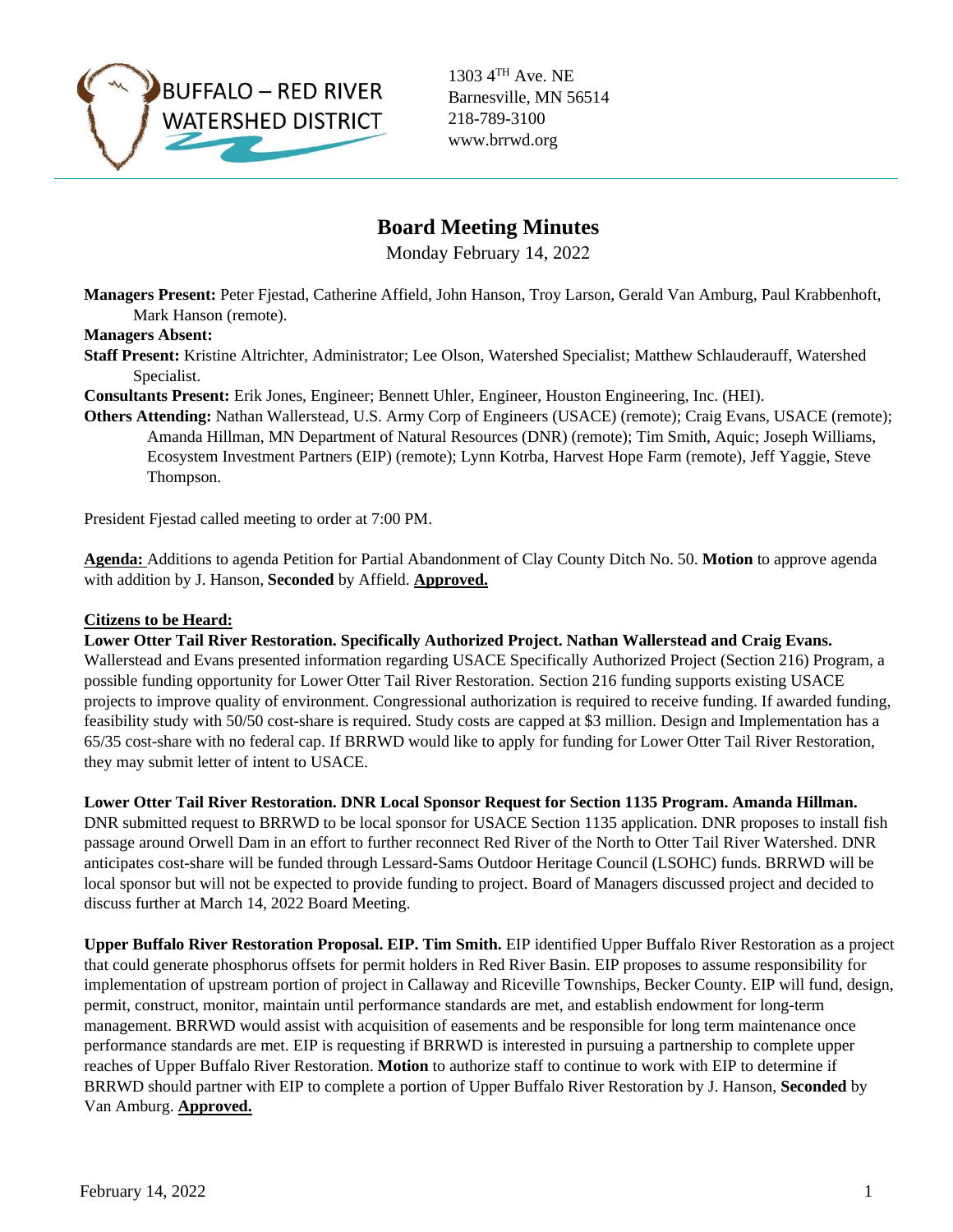**Project 49, Oakport Township. Harvest Hope Farm Grazing Proposal. Lynn Kotroba.** Harvest Hope Farm submitted proposal to graze sheep on 22 acres of land at Oakport Prairie at a rate of \$10/acre. Harvest Hope Farm proposes sheep will provide service to prairie reestablishment and as a 501C3 sheep will be used for educational purposes. Harvest Hope Farm anticipates adding fencing, signage, water troughs, and security will cost \$19,636. Altrichter contacted City of Moorhead about proposed grazing rate, as BRRWD plans to transfer property to City in 2022. Kristie Leshovsky, City of Moorhead Community Development Director, said City did not have concerns with proposed rate. **Motion** to approve grazing rate of \$10/acre for 22 acres for Harvest Hope Farms at Oakport Prairie by Larson, **Seconded** by Van Amburg. **Approved.** 

**J.D. 2 Wetland Bank Proposal. Jeff Yaggie.** Michael Yaggie, Jeff Yaggie, and Dan Bradow submitted proposal for wetland bank site near J.D. 2 in Orwell Township. Landowners are interested in moving forward with project. They are proposing to develop bank site themselves with option to sell wetland credits to BRRWD, Otter Tail County, and Wilkin County. Landowners would sell credits to BRRWD, Otter Tail County, and Wilkin County at 50 percent current market value. Board of Managers discussed proposal and authorized staff to organize meeting with landowners, BRRWD, Otter Tail County Commissioners, and Wilkin County Commissioners to determine credit needs.

**Steve Thompson.** Thompson asked Board of Managers about status of Stony Creek Water Resource Management Project. Jones indicated that BRRWD is waiting for funding to become available. Thompson presented his petition for NE  $\frac{1}{4}$ , Section 24, Deerhorn Township, Wilkin County to use Wilkin County Ditch No. 13 as an outlet. Thompson received downstream landowner notifications and permit will be reviewed following Hearing.

**Secretary's Report: Motion** to approve January 10, 2022 Board Meeting Minutes, January 26, 2022 Project 46, Turtle Lake Outlet Modification Informational Meeting Minutes, and February 2, 2022 Wilkin County Ditch No. 44 Hearing Minutes by Affield, **Seconded** by Krabbenhoft. **Approved.**

**Treasurer's Report:** Account balance was \$3,535,240.95. Income received since January 10, 2022, totals \$567,872.73, and for the year, totals \$560,273.53. \$501,584.77 was received from Accounts Receivable this month. **Motion** to approve Treasurer's Report by J. Hanson, **Seconded** by Larson. **Approved.**

## **Permits:**

**Permit No. 22-001. Red River Valley Coop, Leon Emmil.** Applicant proposing installation of underground electric powerline to provide alternate source of power for customers in Holy Cross Township due to impacts of Fargo-Moorhead Diversion Project. Work proposed to be completed under Clay County Ditch No. 11 and Clay County Ditch No. 36, Section 32, Kurtz Township, and Sections 5 and 8, Holy Cross Township. Uhler recommended approval subject to standard utility condition and approval from road authority to work in right-of-way (ROW).

**Permit No. 22-002. Whiskey Creek Farms, Steven Thompson.** Applicant proposing installation of tile in NW ¼ Section 24, Deerhorn Township, Wilkin County. System will outlet into road ditch and into Wilkin County Ditch No. 13. Natural flow path of water remains unchanged. Downstream landowner notifications were received. Land located within benefit area of Wilkin County Ditch No. 13 and Wilkin County Ditch No 13, lateral. Applicant will petition to include NE ¼ Section 24, Deerhorn Township in Wilkin County Ditch No. 13 benefit area and will submit separate application to install tile in NE ¼. Uhler recommended approval subject to standard tile conditions.

**Permit No. 22-004. River Valley Farms, Doug Nordick.** Applicant proposing installation of pattern tile in NW ¼ Section 23, Wolverton Township, Wilkin County on west side of Wolverton Creek. Natural flow path of water remains unchanged. Proposed tile outlets into Wolverton Creek, which serves as adequate outlet. Uhler recommended approval subject to standard tile conditions.

**Permit No. 22-005. River Valley Farms, Doug Nordick.** Applicant proposing installation of pattern tile in SE ¼, Section 12, Wolverton Township, Wilkin County. Natural flow path of water remains unchanged. Proposed tile outlets into J.D. 1, which serves as adequate outlet. Land is included in J.D.1 benefit area. Uhler recommended approval subject to standard tile conditions.

**Permit No. 22-006. River Valley Farms, Doug Nordick.** Applicant proposing installation of pattern tile in NW ¼, Section 11, Nordick Township, Wilkin County. Natural flow path of water remains unchanged. Proposed tile outlets at upstream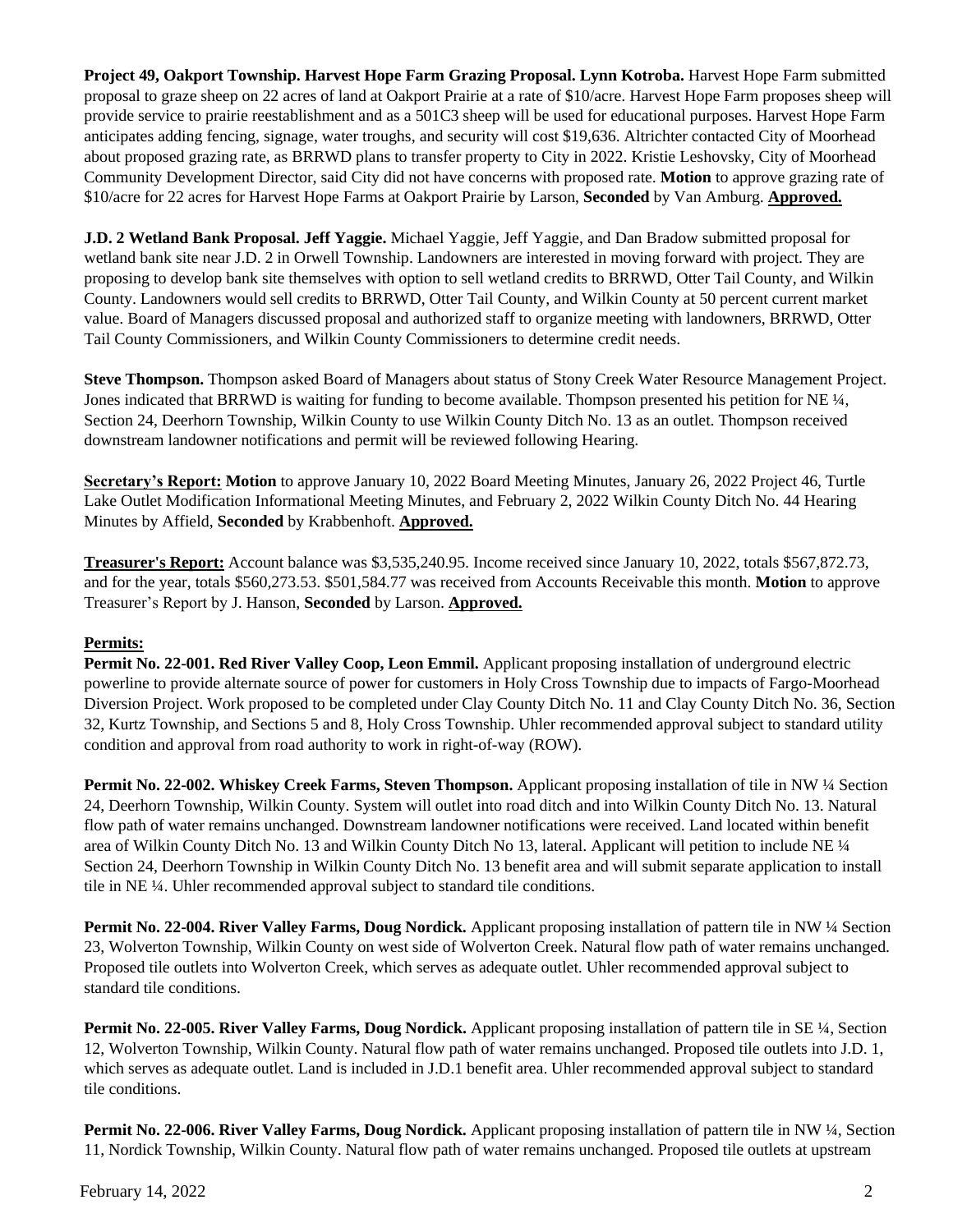end of road culvert which leads to adequate outlet. Uhler recommended approval subject to standard tile conditions and approval from road authority to work in ROW.

Board of Managers discussed developing policy for marking outlets into ditch systems and requirements for number of outlets allowed into ditch per section. BRRWD staff will provide update and present to Board.

**Motion** to approve Permit Nos. 22-001, 22-002, 22-004, 22-005, 22-006 with conditions outlined above by J. Hanson, **Seconded** by Larson. **Approved.** 

## **Ditches:**

**Clay County Ditch No. 50. Petition for Partial Abandonment / 7th ST NE Improvement.** City of Dilworth submitted petition for partial abandonment of Clay County Ditch No. 50 as part of project to reconstruct 7th Street NE in Dilworth. City of Dilworth proposes to replace section of Clay County Ditch No. 50 along east side of 7th Street NE with buried stormwater pipe. **Motion** to accept petition by Van Amburg, **Seconded** by Affield. **Approved.** 

## **Projects:**

**South Branch Buffalo River Restoration. Clean Water Fund (CWF) Grant Agreement.** BRRWD partnered with Wilkin Soil and Water Conservation District (SWCD) for a CWF grant for Upper South Branch Buffalo River watershed in Wilkin and Otter Tail Counties. BRRWD was awarded \$350,000 with a 75/25 cost-share. BRRWD will work with Wilkin and West Otter Tail SWCDs to fund upland practices in Upper South Branch Buffalo River watershed. **Motion** to authorize Fjestad to sign grant agreement by Krabbenhoft, **Seconded** by Affield. **Approved**

**South Branch Buffalo River Restoration. Wilkin County Ditch No. 44. Findings and Order. Motion** to approve Findings and Order for Wilkin County Ditch No. 44 by Larson, **Seconded** by Affield. **Approved.** 

Lower Otter Tail River Restoration. Environmental Assessment Worksheet (EAW). Motion to approve EAW by Van Amburg, **Seconded** by J. Hanson. **Approved.** 

**Upper Buffalo River Restoration. Schedule Landowner Informational Meeting. Motion** to schedule landowner informational meeting on Monday March 28, 2022 at 7:00 PM in Barnesville by J. Hanson, **Seconded** by Krabbenhoft. **Approved.** 

**Project 80 Stony Creek Water Resource Management Project. Schedule Educational Meeting. Motion** to hold educational meeting for managers to review background and project updates on Monday February 28, 2022 at 7:00 PM in Barnesville by Van Amburg, **Seconded** by Krabbenhoft. **Approved.** 

## **Other:**

**Bylaws of the Buffalo Red River Watershed District (Bylaws) Update.** Altrichter presented proposed updates to the Bylaws. Updates include changing mailing address, updating manager reimbursement to quarterly, changing two regular Board Meetings per month to one, removing 15 consecutive year term limit for advisory committee members, updating the respectful workplace policy to be consistent with the Employee Handbook. Board Managers supported moving forward with update. Board of Managers will vote on Bylaws at March 14, 2022 Board Meeting in accordance with procedures outlined in Bylaws.

**Citizen Advisory Committee. Review Orientation Packet and Finalize Committee Members.** Altrichter presented Citizen Advisory Committee Orientation Packet. Information will be presented to Citizen Advisory Committee during annual meeting March 9, 2022. Once input from Citizen Advisory Committee is received, document will be finalized and distributed to members. **Motion** to approve list of advisory committee members updated January 13, 2022 by Affield, **Seconded** by J. Hanson. **Approved.** 

**MN Legislative Session. Discuss Lobbying Efforts.** Jones recommended BRRWD work with Lobbyist, Joel Carlson, to gain support to help fund Hawley Buffalo River Restoration, Turtle Lake Outlet Modification, and Stony Creek. Jones will develop factsheets to present legislators during the Minnesota Association of Watershed Districts (MAWD) Legislative Event.